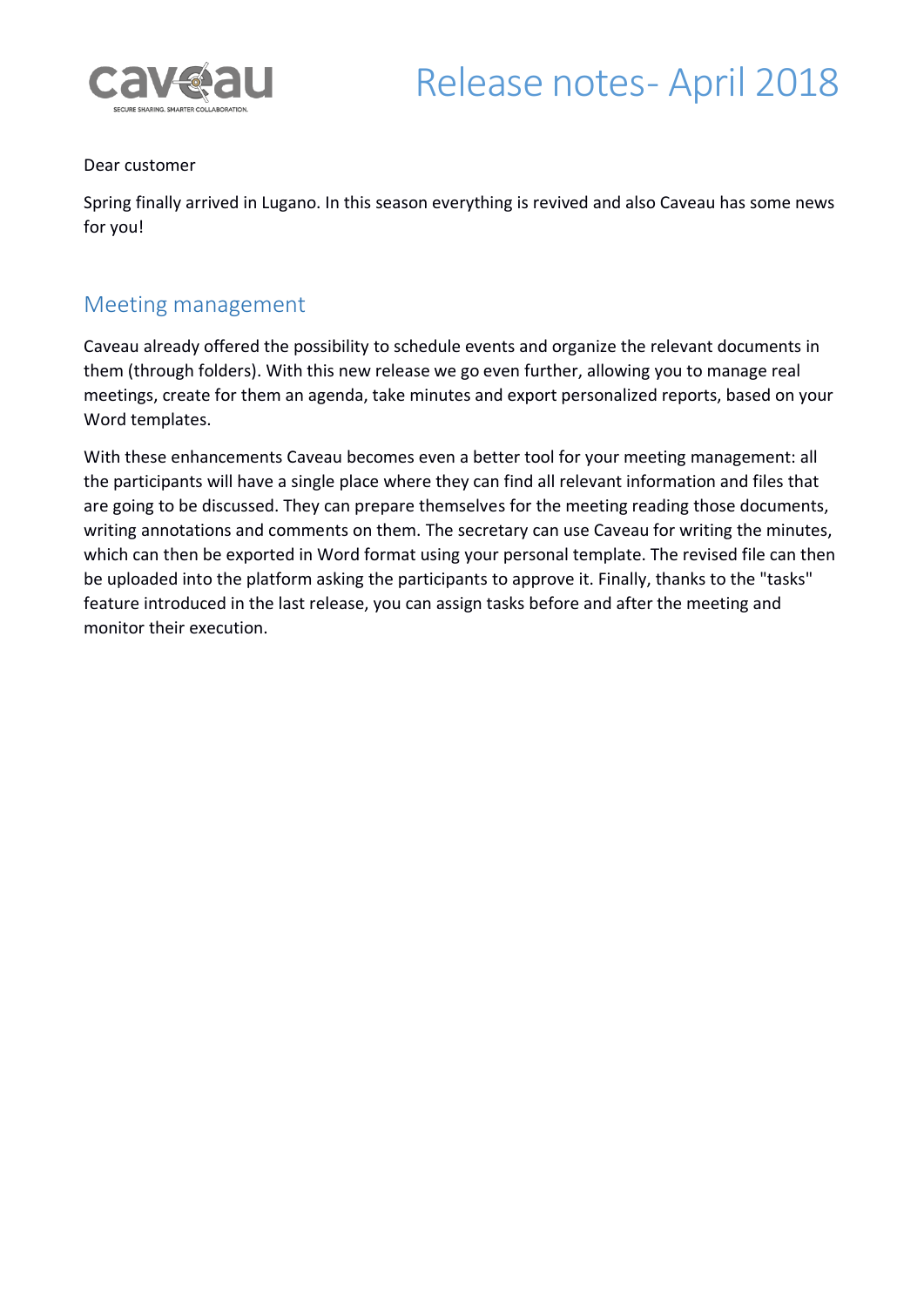

### Meeting organization with the agenda and the shared documents:

| Board meeting Q2 2018                                                                                | Crant guest access Edit   Move to trash  Actions                                                                                        |                                         |                                      | Upload file + New                  |
|------------------------------------------------------------------------------------------------------|-----------------------------------------------------------------------------------------------------------------------------------------|-----------------------------------------|--------------------------------------|------------------------------------|
| Invitees<br>Files<br>Agenda<br>09:00<br>$\Box$ = 1<br>Q1 results review <sup>®</sup><br>09:30        | <b>INFO</b>                                                                                                                             | $\checkmark$<br>$\cdots$                | Board meeting Q2 2018<br>Shared with | View by Settings                   |
| Herber Patrick - 51.1 kB<br>09:30<br>$\qquad \qquad \Box$<br>$= 2$<br>10:30                          | ⋒<br><b>DECISION</b>                                                                                                                    | $\checkmark$<br>$\bullet\bullet\bullet$ | 目<br>$\mathcal{O}$<br>Show as        | ů<br><b>Busy</b>                   |
| Project 1 - Status report.docx<br>$\Box$<br>ßЭ<br>Herber Patrick - 2.0 MB                            |                                                                                                                                         |                                         | Alert<br>Created by                  | None<br><b>Herber Patrick</b>      |
| Project 2 - Satus Report.pdf<br><b>Branch</b><br>$\Box$<br><b>Tomas</b><br>Herber Patrick - 687.2 kB |                                                                                                                                         |                                         | Updated                              | 4/18/2018 09:01<br>4/18/2018 09:01 |
| Projects status.xlsx<br>U.<br>$\qquad \qquad \Box$<br>Herber Patrick - 51.1 kB                       |                                                                                                                                         |                                         |                                      |                                    |
| $\qquad \qquad \Box$<br>$\equiv$ 3<br>Q3 budget forecasts<br>10:45<br>Q3-2018 Budget.xlsx<br>$\Box$  | $^{\circ}$<br><b>INFO</b>                                                                                                               | $\checkmark$<br>                        |                                      |                                    |
|                                                                                                      | 01-2018 Financials.xlsx<br>H<br>$\qquad \qquad \Box$<br>Status current projects <sup>■</sup><br>10:30<br>E.<br>Herber Patrick - 51.1 kB |                                         | Select all                           | Created                            |

#### Take minutes:

| <b>Take minutes</b>                                                           |                                                                                                                                                                                                                                                                                                                                                                                                                                                                                                                      | × |  |  |
|-------------------------------------------------------------------------------|----------------------------------------------------------------------------------------------------------------------------------------------------------------------------------------------------------------------------------------------------------------------------------------------------------------------------------------------------------------------------------------------------------------------------------------------------------------------------------------------------------------------|---|--|--|
| Heading                                                                       | <b>THEADING</b>                                                                                                                                                                                                                                                                                                                                                                                                                                                                                                      |   |  |  |
| 01 results review<br>Status current projects<br>Q3 budget forecasts<br>Footer | <b>B</b> <i>I</i> <b>U E E</b><br>Call to Order<br>The president called the meeting to order at 09:00 and the secretary recorded the<br>minutes. A quorum of directors was present, and the meeting, having been duly<br>convened, was ready to proceed with business.<br><b>CEO Report</b><br>The CEO reviewed the agenda and welcomed everyone to the meeting. Next, the<br>CEO discussed the current status of the company and its progress. A number of<br>questions were asked and extensive discussion ensued. |   |  |  |
| Last update: 4/18/2018 09:16:29                                               | Close<br>O <sub>k</sub>                                                                                                                                                                                                                                                                                                                                                                                                                                                                                              |   |  |  |

### Example of the export in a Word template:

|                     | - Confidential -<br><b>Meeting minutes</b><br>Board meeting 02 2018<br>18/04/18 9.00 - Via Campagna 30, Bioggio, Svizzera |                | - Confidential-<br><b>Call to Order</b><br>The president called the meeting to order at 09:00 and the secretary recorded the minutes. A<br>guorum of directors was present, and the meeting, having been duly convened, was ready to<br>proceed with business.<br><b>CEO Report</b><br>The CEO reviewed the agenda and welcomed everyone to the meeting. Next, the CEO discussed<br>the current status of the company and its progress. A number of questions were asked and<br>extensive discussion ensued. |
|---------------------|---------------------------------------------------------------------------------------------------------------------------|----------------|--------------------------------------------------------------------------------------------------------------------------------------------------------------------------------------------------------------------------------------------------------------------------------------------------------------------------------------------------------------------------------------------------------------------------------------------------------------------------------------------------------------|
| Role                | <b>Name</b>                                                                                                               | 1              | Q1 results review                                                                                                                                                                                                                                                                                                                                                                                                                                                                                            |
| President           | John Braun                                                                                                                |                |                                                                                                                                                                                                                                                                                                                                                                                                                                                                                                              |
| Secretary           | <b>Fred Red</b>                                                                                                           |                | The president provided an update on the overall sales progress and sales pipeline of the                                                                                                                                                                                                                                                                                                                                                                                                                     |
| <b>CEO</b>          | <b>Elise Black</b>                                                                                                        |                | Company. He also presented the status of business development discussions.                                                                                                                                                                                                                                                                                                                                                                                                                                   |
| <b>Board member</b> | <b>Jim White</b>                                                                                                          |                |                                                                                                                                                                                                                                                                                                                                                                                                                                                                                                              |
| <b>Board member</b> | Anna Green                                                                                                                | $\overline{2}$ | Status current projects                                                                                                                                                                                                                                                                                                                                                                                                                                                                                      |
| Date:               | 18/04/18 9.00 - 18/04/18 10.45                                                                                            |                | The Board next discussed the timing and creation of the 2018 Operating Plan.                                                                                                                                                                                                                                                                                                                                                                                                                                 |
|                     |                                                                                                                           | з              | Q3 budget forecasts                                                                                                                                                                                                                                                                                                                                                                                                                                                                                          |
|                     |                                                                                                                           |                | The CEO provided a comprehensive update on the Company's financial plan and forecast.<br>The CEO also reviewed the Company's principal financial operating metrics. Discussion<br>ensued.                                                                                                                                                                                                                                                                                                                    |
|                     |                                                                                                                           |                | The Board next discussed a number of strategic topics. Questions were asked and answered.<br><b>Adiournment</b><br>There being no further business to come before the meeting, the meeting was adjourned at 12:01.                                                                                                                                                                                                                                                                                           |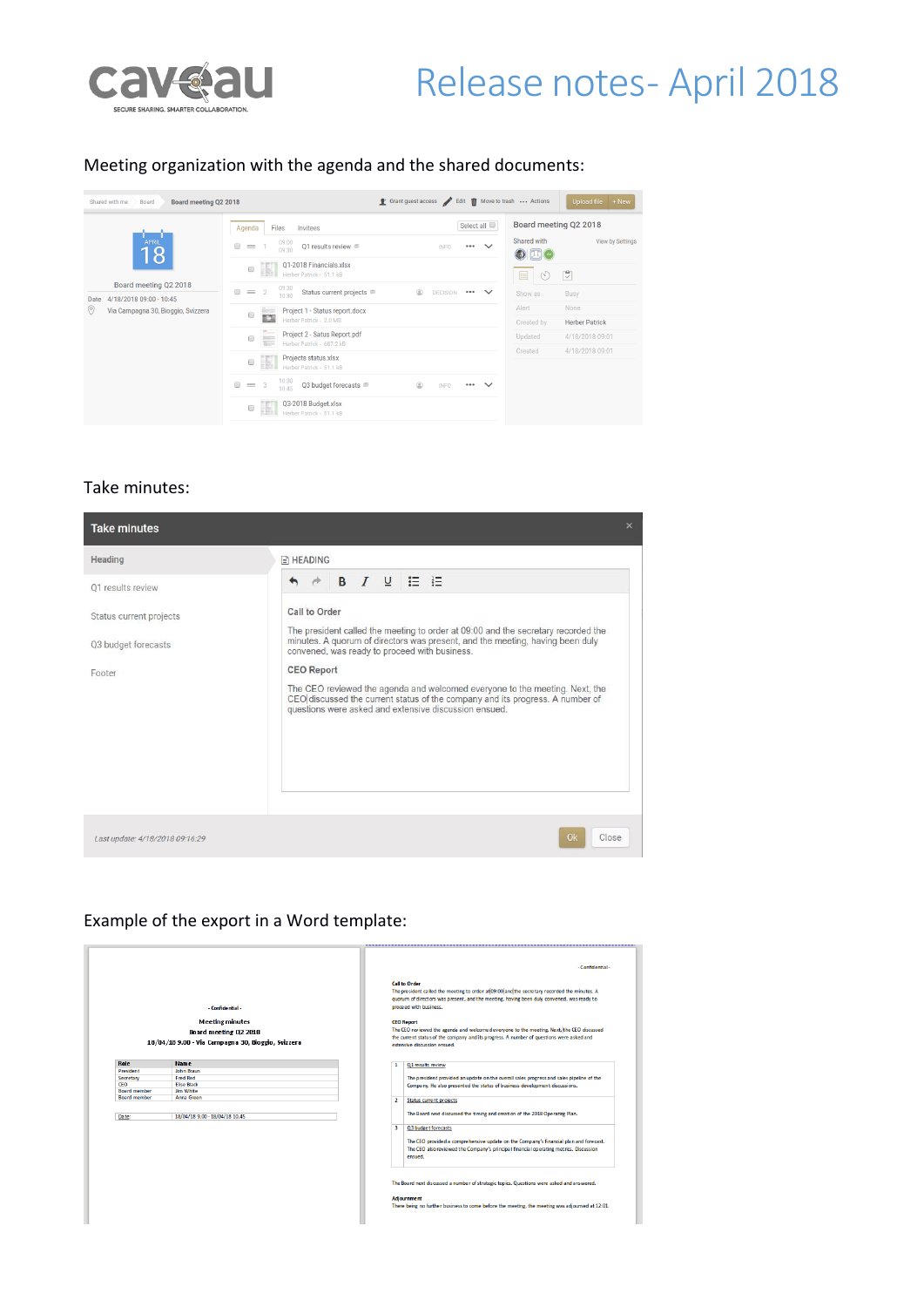

## Lock files

Have you ever worked contemporaneously on the same document with the risk of overwriting each other's work? Fortunately, Caveau has a version management system!

To avoid in future this kind of risk, we introduce the possibility to "lock" a document.

As a user working in a team you have the possibility to lock files to inform that you are currently working on that file and other users need to wait until your new version is uploaded.

If you own at least "Contributor" permission on a document you can to "lock" it selecting "**Lock**" from the "**... Actions**" menu of the file.

Other users opening that file are then made aware that this is locked by you.



When they try to download the file, a pop-up reminds them about this situation



During the locking period the possibility to upload a new version is possible only for the user who locked the document.

When the user upload the new version the lock will be automatically released.

For the user who locked the document and for those with the ownership permission on it a function "**Unlock**" is available, in order to release the lock on the document without having to upload a new version.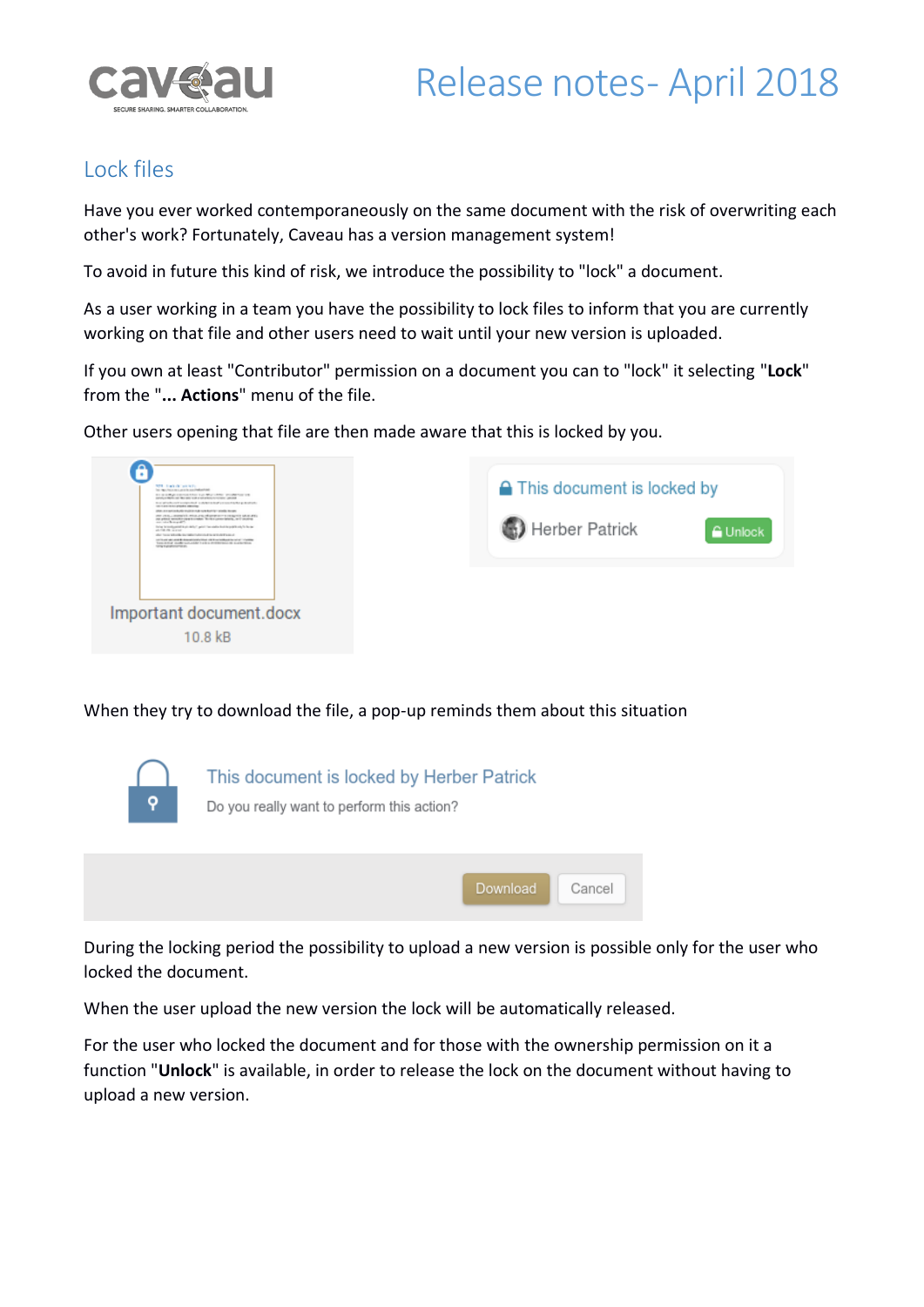

### Notification with more information

A principle of Caveau is that no confidential information should be transmitted over insecure channels (like email or SMS). Therefore, the notifications of our platform do not contain any file or user name, but only the name of your community and the link to the affected resources. If you want to know more, you will have to log in to the system.

This "paranoia" is highly appreciated by many customers. We know however that some of you would like, in some occasion, to disclose some more information inside those messages.

For this reason, we introduced a new flag "Include information" in the resources notification settings that allows you to define, if you would like to include or not the details of the transaction in the message (the default is "No"):

| Set notifications   |                                                     | $\pmb{\times}$ |
|---------------------|-----------------------------------------------------|----------------|
| Enabled             | Notify file updates<br>On <sub>1</sub><br>$\bullet$ |                |
| To                  | $\bullet$<br>All users with access to this resource |                |
|                     | Please select a user/group<br>v.                    |                |
| Priority            | High<br>Normal                                      |                |
| Include information | No.<br>Yes                                          |                |
|                     | Done                                                | Cancel         |

For example, for the upload of a file the text of the notification emails will look like:

#### **Message without information**:



#### **Message with information:**

Dear member

John Smith uploaded the file "Budget.pdf" in the room "Financials" of the community "board".

Open the file Browse the parent room "Financials"

Best regards.